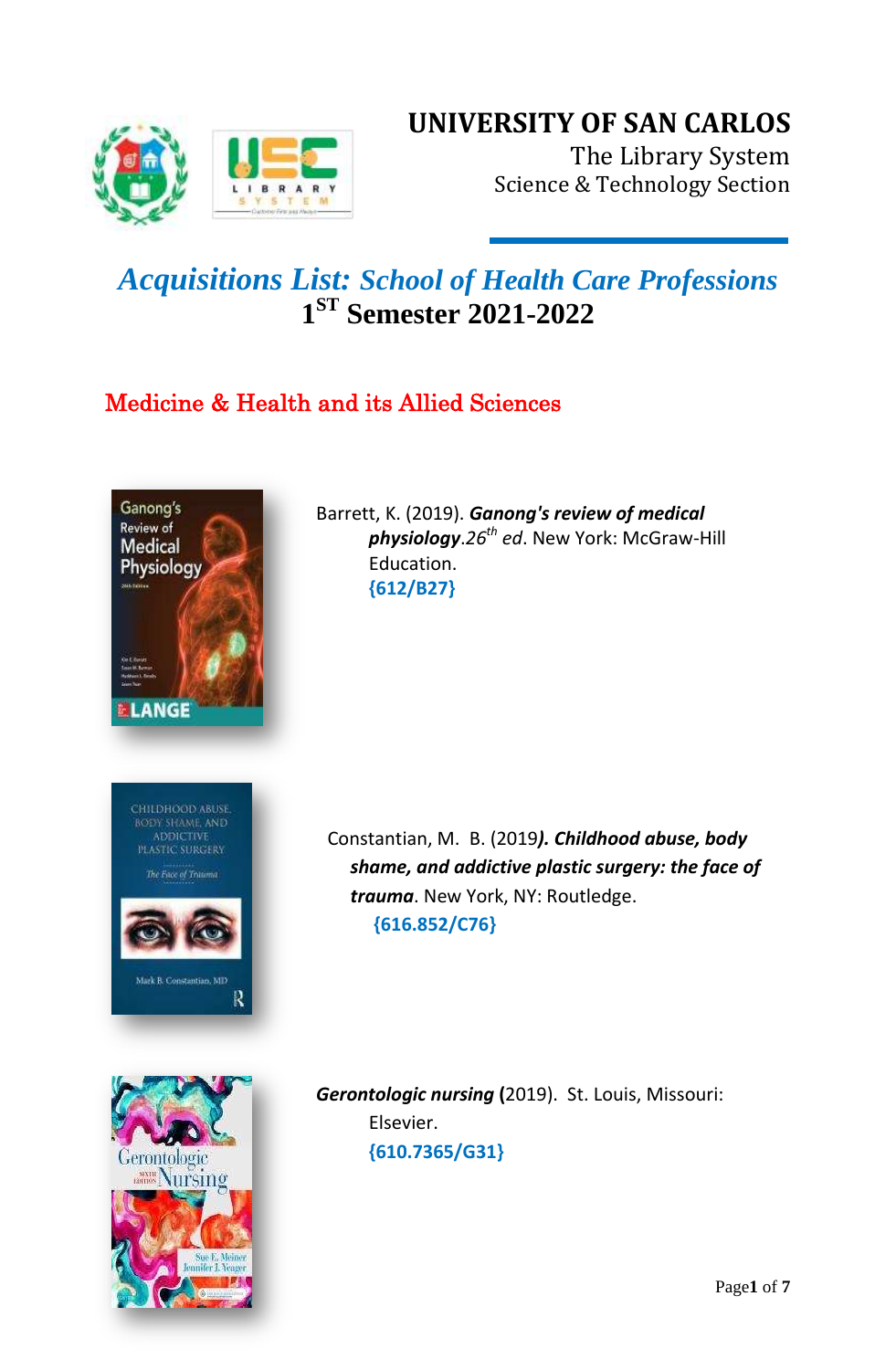

Green, J. (2019). *Health promotion: planning and*  strategies. 4<sup>th</sup> ed. Los Angeles : SAGE. **{613 / G82 2019}**



*Nursing diagnosis handbook: an evidence-based guide*  to planning care.(2020). 12<sup>th</sup> ed. St. Louis, Missouri: Elsevier. **{616.075 / Ac57 2020}**



Price, B. (2019).*Delivering person-centred care in nursing*. London: Sage/Learning Matters. **{610.73/P93}**



*Proposal writing for clinical nursing and DNP projects.* (2018).2nd ed. New York, NY: Springer Publishing Company. **{610.73076 / P94}**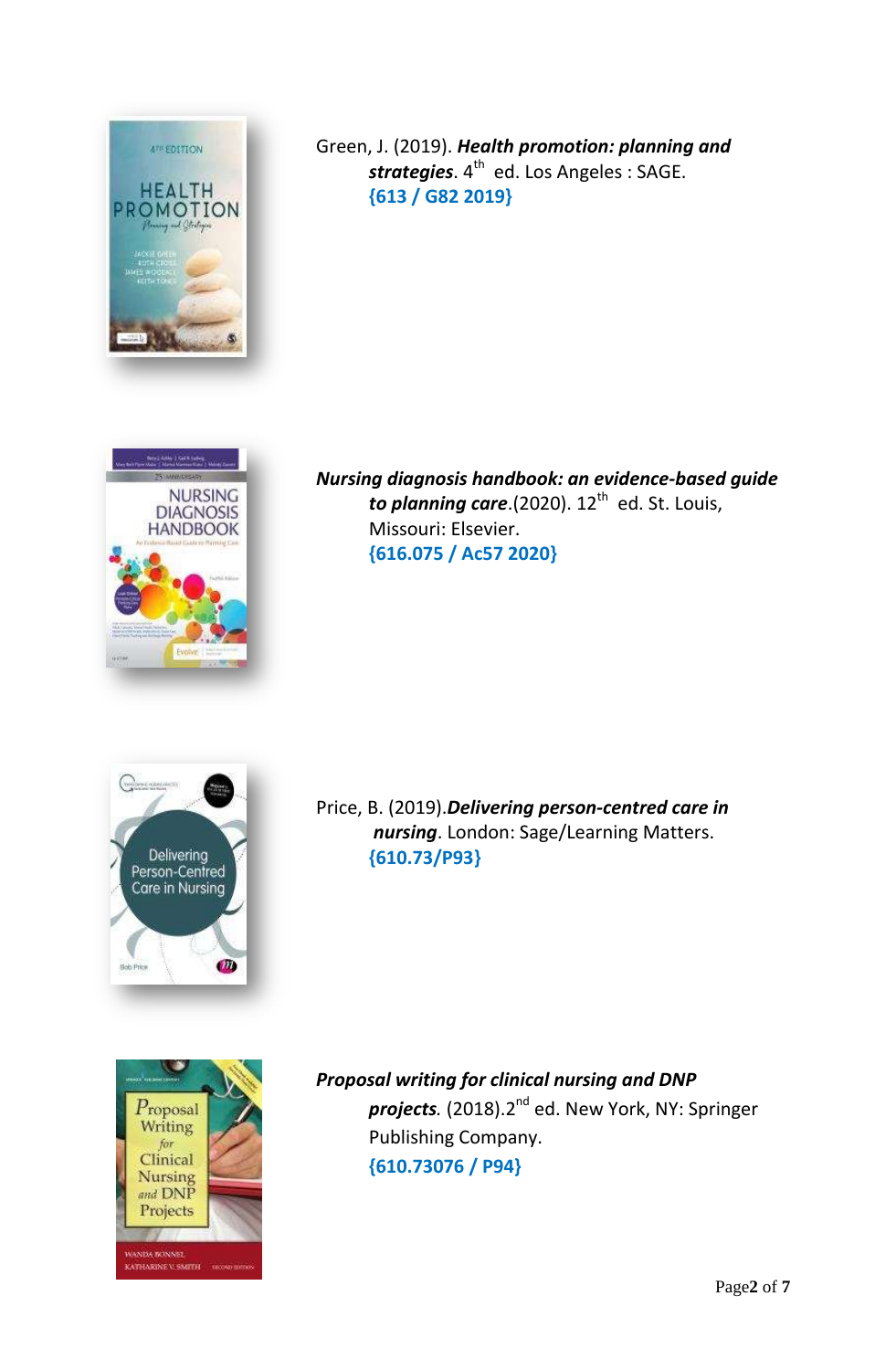

*Role development in professional nursing practice*. (2020).5<sup>th</sup> ed. Burlington, Massachusetts: Jones & Bartlett Learning. **{610.73/R64}**

Sewell, J. (2019).*Informatics and nursing: opportunities*  and challenges.6<sup>th</sup> ed. Philadelphia : Wolters Kluwer. **{610.73/Se89}**

## Pharmacology, Therapeutics, Nutrition & Dietetics



*Pharmacology for nurses* (2020). Burlington, Massachusets: Jones & Bartlett Learning. **{615.1/P49}**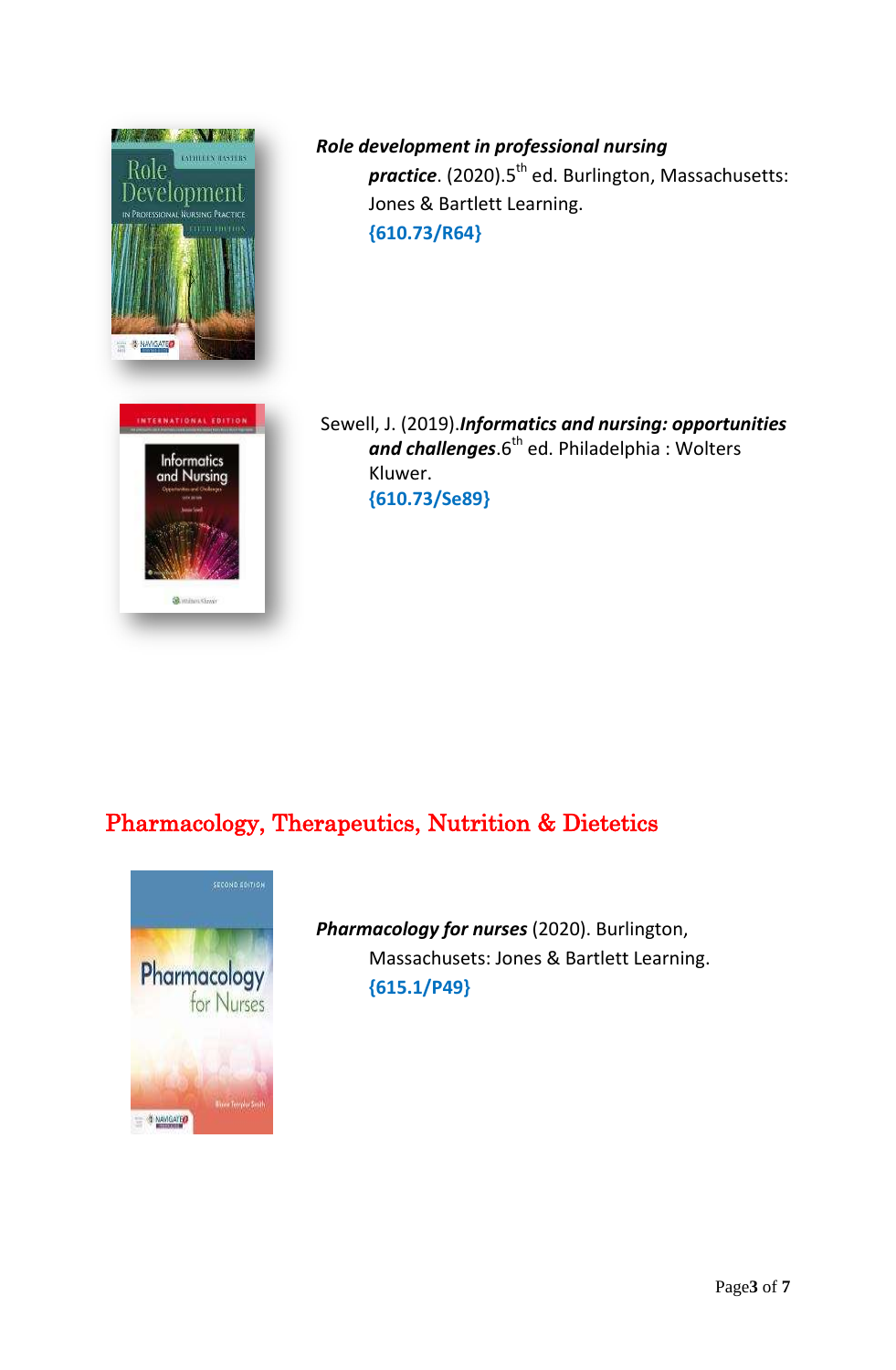

Pharmacy practice. (2020).6<sup>th</sup> ed. Edinburgh, United Kingdom : Elsevier. **{615.4/P49}**





*Practical handbook on the pharmacovigilance of antimalarial medicines.*(2008).Geneva, Switzerland : World Health Organization. **{616.9362/P88}**

Shigenobu, H. (2019). *Korean homestyle cooking: 87 classic recipes : from barbecue and bibimbap to kimchi and japchae*. Tokyo: Tuttle Publishing. **{641.59519/Sh61}**



*Banquet function and catering service procedures*. (2019). 2<sup>nd</sup> ed. New York*,* NY : 3G E-Learning LLC. **{642.4068 / B22}**



*Core concepts in chemistry: medicinal chemistry*. (2019).New York, NY: 3G E-Learning LLC. **{615.19 / C81}**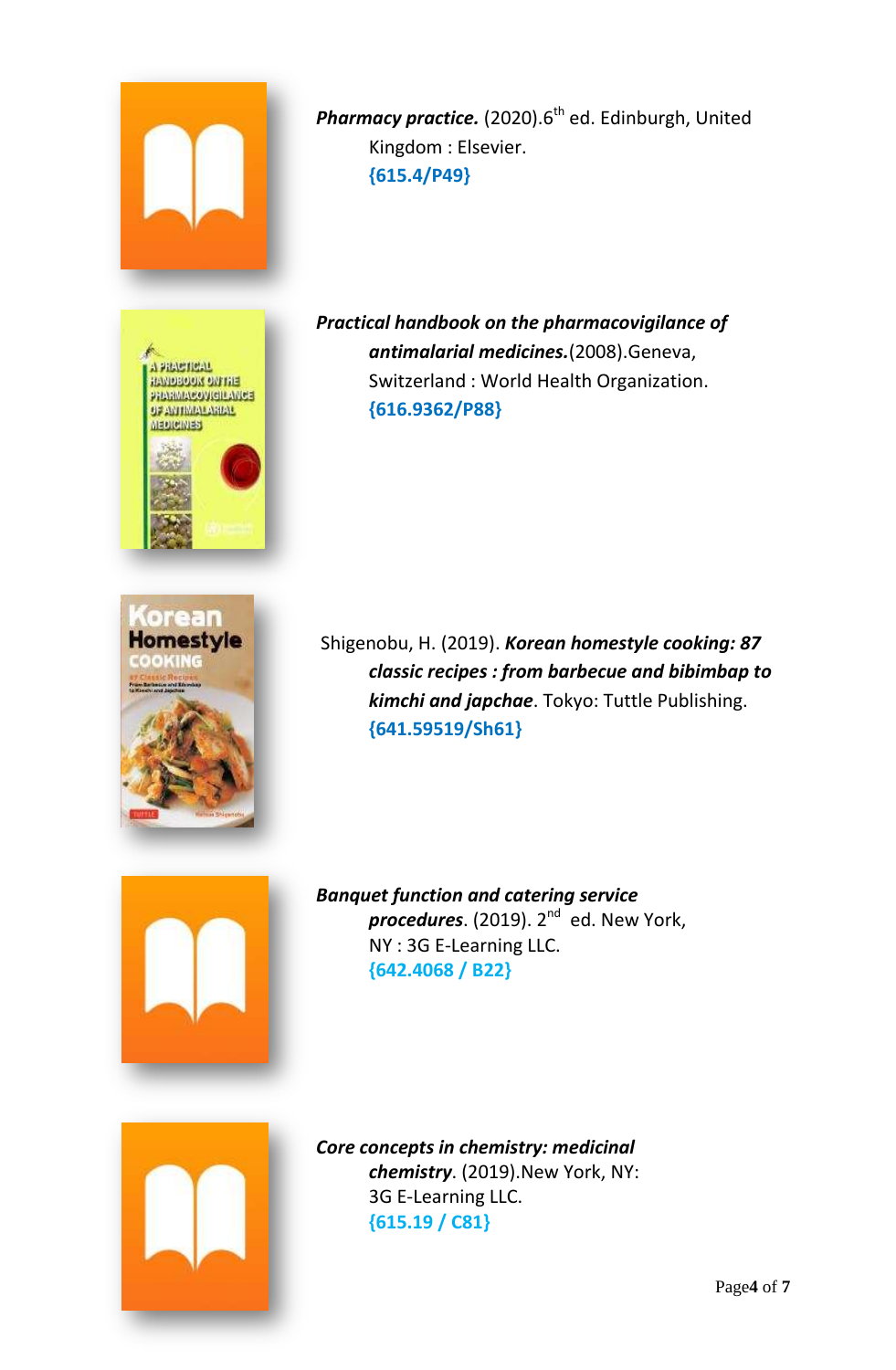

Lewis, J. (2019). **Substance abuse counseling**. 6<sup>th</sup> ed. Australia: Cengage. **{616.8606 /L58}**



[K](http://tlc.library.usc.edu.ph:8080/)enakin, T. (2019). *A pharmacology primer: techniques for more effective and strategic drug discovery*.5th ed. London : Elsevier/Academic Press **{615.7 /K33}**



McArdle, W. (2019). *Sports and exercise nutrition*. 5<sup>th</sup> ed. Philadelphia: Wolters Kluwer. **{613.2024796.7 /M11 2019}**



Watanabe, M. (2019).*Asian salads: 75 classic recipes from Vietnam, China, Korea, Thailand and India*. Tokyo, Japan : Tuttle Publishing. **{641.83 /W29}**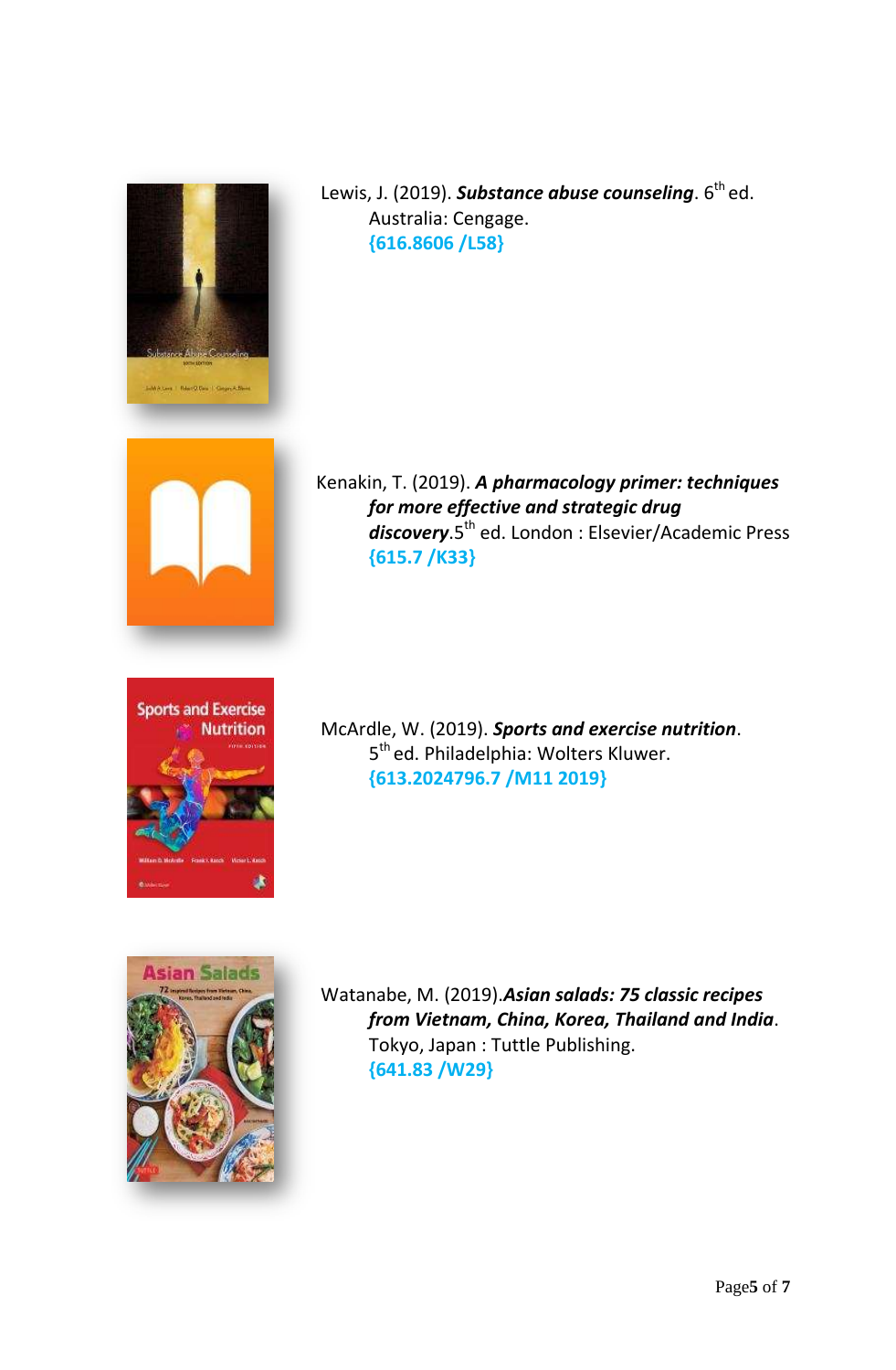

[K](http://tlc.library.usc.edu.ph:8080/)im, M. (2018).*The Korean kimchi cookbook: 82 fiery recipes for Korea's legendary pickled and fermented vegetables*. Tokyo, Japan: Tuttle Publishing. **{641.59519 /K56}**

### Diseases, Gynecology, Obstetrics, Pediatrics & Geriatrics, Child rearing, Home & Family Management, & its Allied **Sciences**



[A](http://tlc.library.usc.edu.ph:8080/)ltmaier, E. (2019). *Promoting positive processes after trauma*. London, United Kingdom: Elsevier/Academic Press. **{616.8521 /Al79}**



[M](http://tlc.library.usc.edu.ph:8080/)ohanty, S. (2013).*Practical clinical biochemistry*. New Delhi, India: Jaypee Brothers Medical Publishers (P), Ltd. **{616.0756 /M72}**



[Wi](http://tlc.library.usc.edu.ph:8080/)lson, J. (2019). *Infection control in clinical practices.* London: Elsevier. **{616.9045 /W69}**